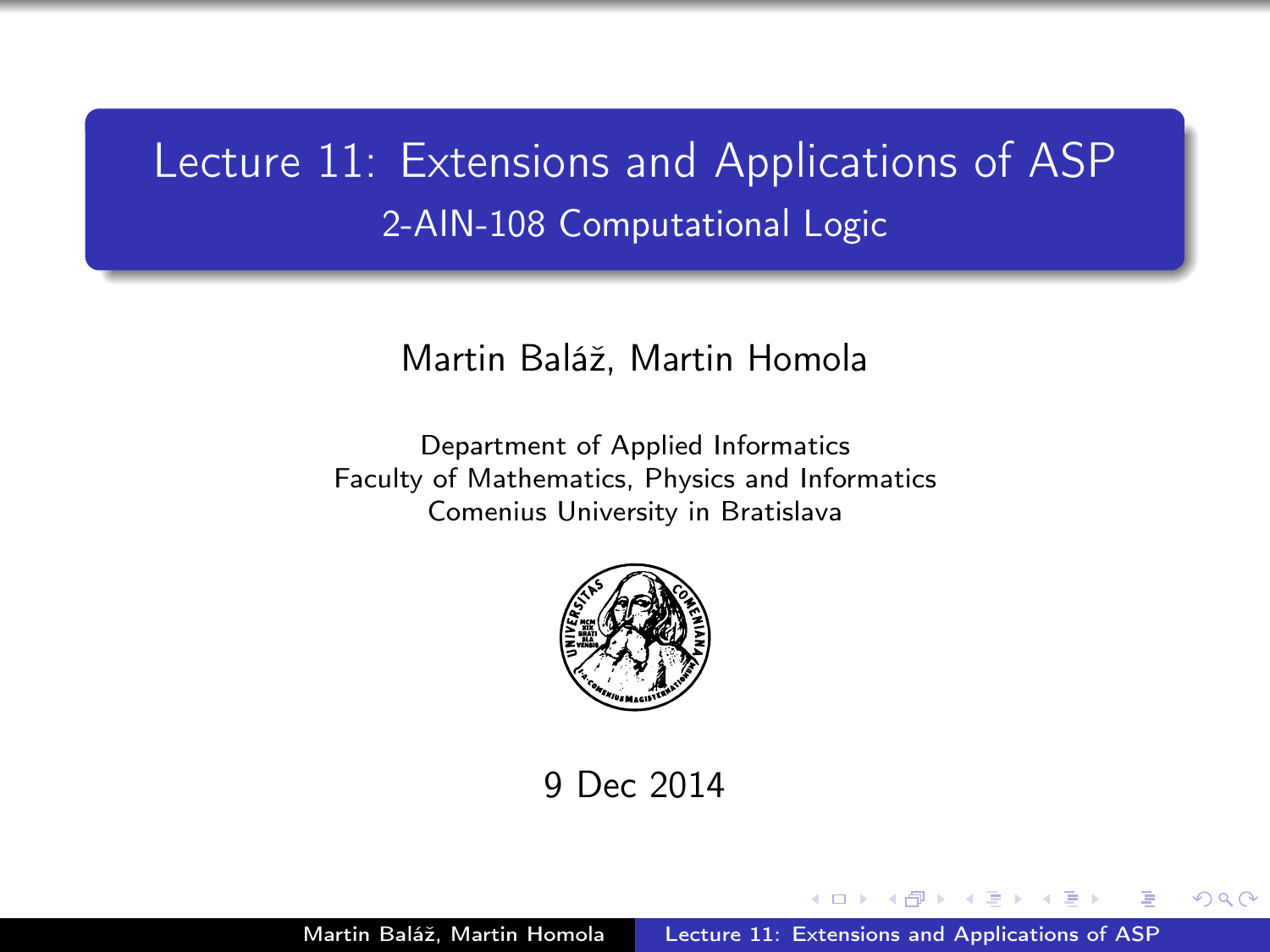## Definition (Constraint)

A normal constraint is a rule of the form

$$
\leftarrow L_1,\ldots,L_n
$$

where  $0 \leq n$  and each  $L_i$ ,  $1 \leq i \leq n$ , is a literal.

## Definition (Stable Model)

An interpretation  $I$  is a stable model of a normal logic program  $P$ with a set of constraints C iff  $I$  is a stable model of  $P$  and satisfies  $\mathcal{C}$ .

つくい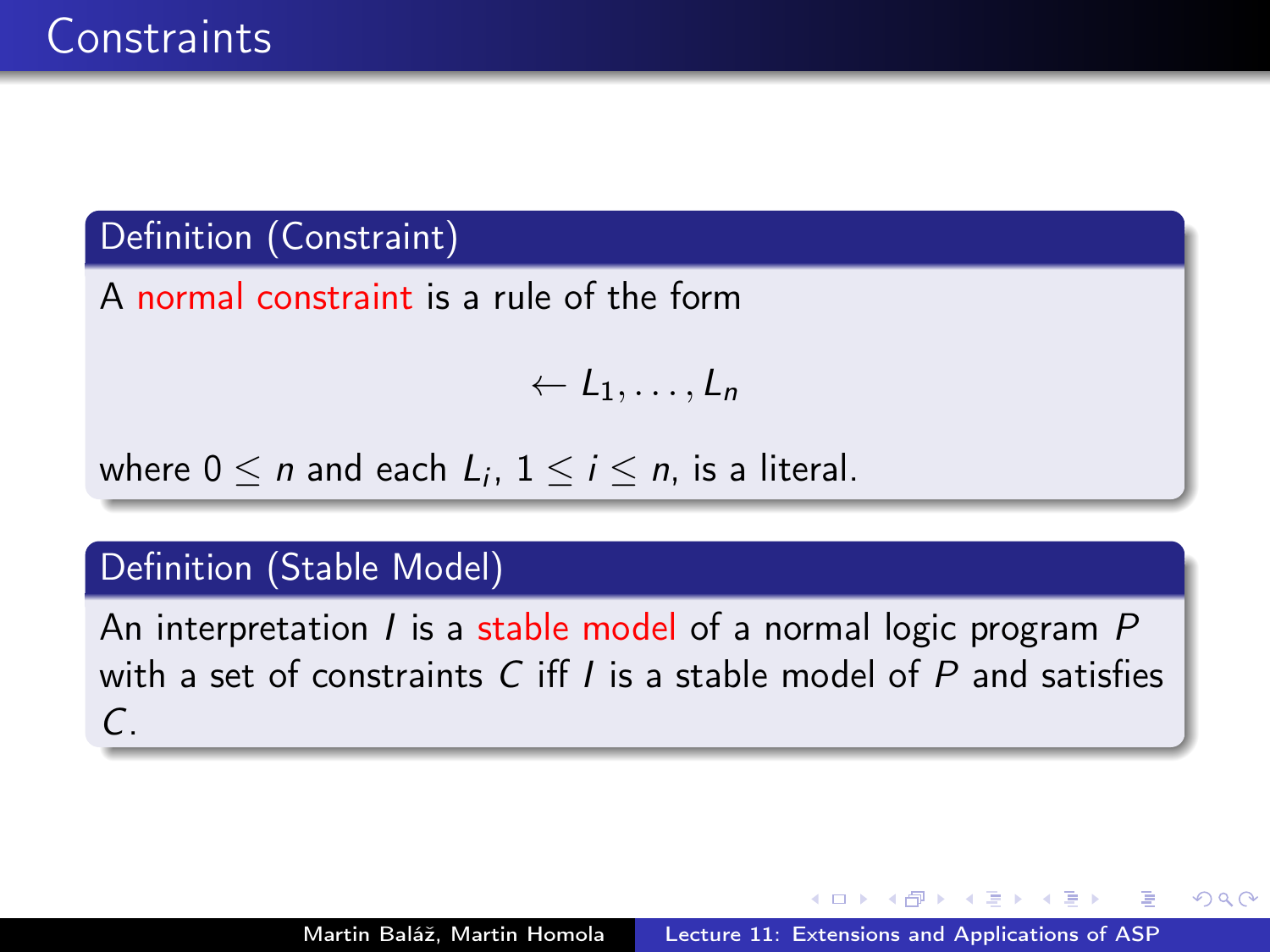Definition (Generalized Logic Program)

A generalized logic program is a finite set of rules of the form

 $L_0 \leftarrow L_1, \ldots, L_n$ 

where  $0 \leq n$  and each  $L_i$ ,  $0 \leq i \leq n$ , is a literal.

The rule

$$
\sim q \leftarrow p
$$

can be viewed as a constraint

 $\leftarrow p, q$ 

 $QQ$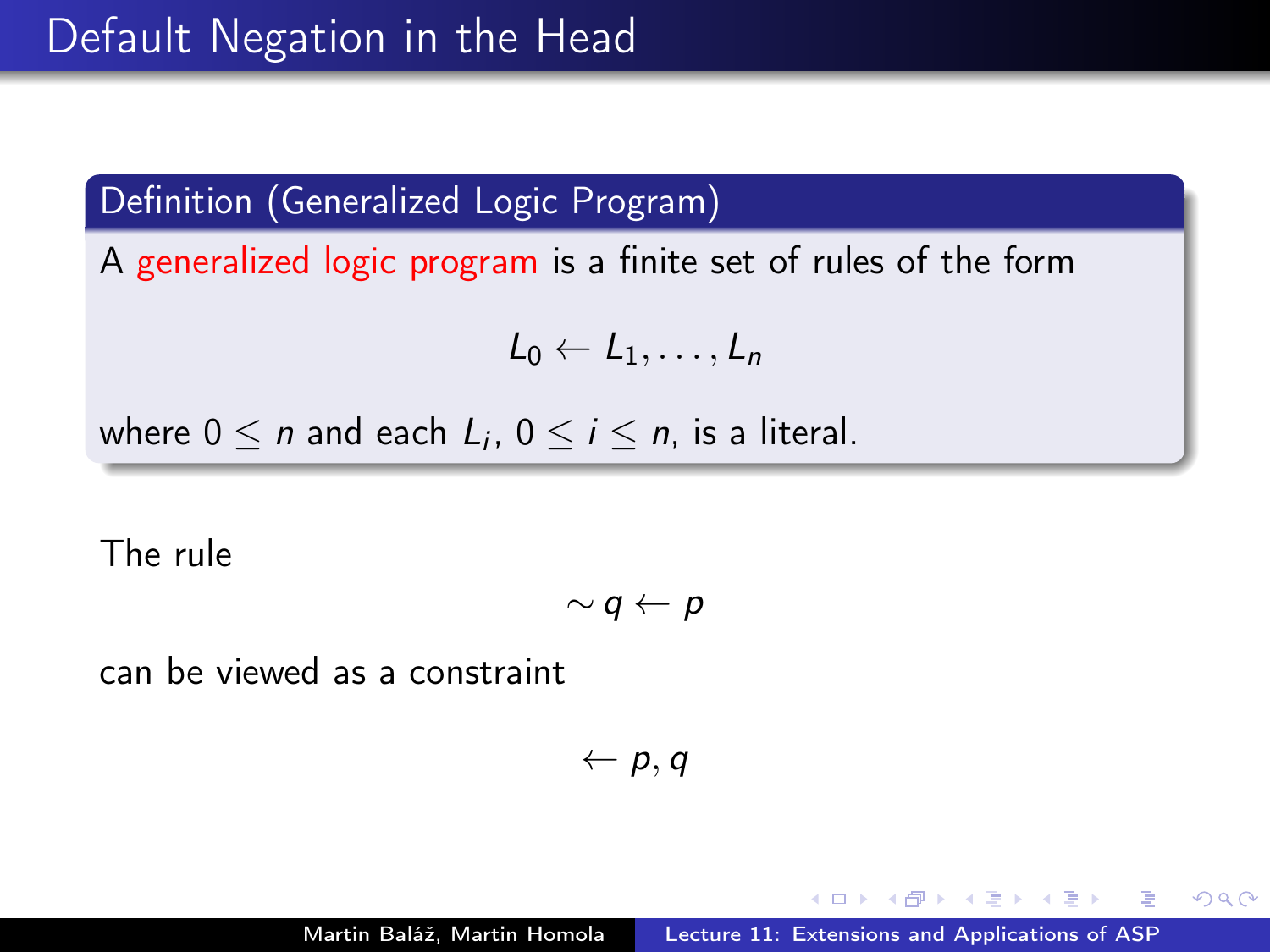### Definition (Program Reduct)

Let I be an interpretation. A program reduct of a generalized logic program  $P$  is a definite logic program  $P^{\prime}$  with constraints obtained from P by

- deleting all rules with a default literal L in the body not satisfied by I
- $\bullet$  deleting all rules with a default literal  $L$  in the head satisfied by  $\sqrt{ }$
- o deleting all default literals from remaining rules

### Definition (Stable Model)

An interpretation *I* is a stable model of a generalized logic program P iff I is the least model of the program reduct  $P<sup>I</sup>$ .

 $\Omega$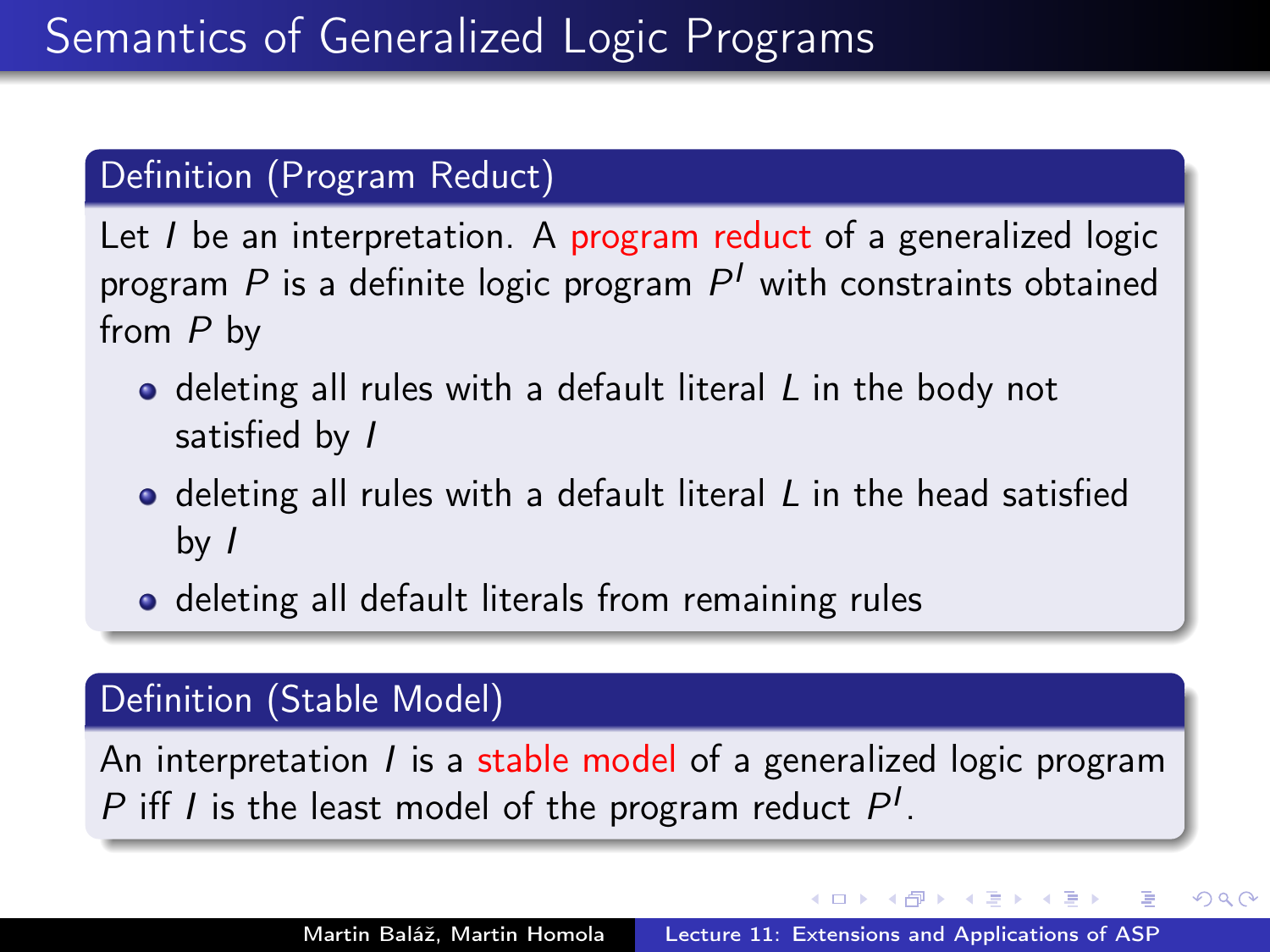

 $\mathsf{cross} \leftarrow \sim \mathsf{train}$ 

versus

 $\mathsf{cross} \leftarrow \neg \mathsf{train}$ 

4 0 8

K 御 > K 결 > K 결 > ○ 결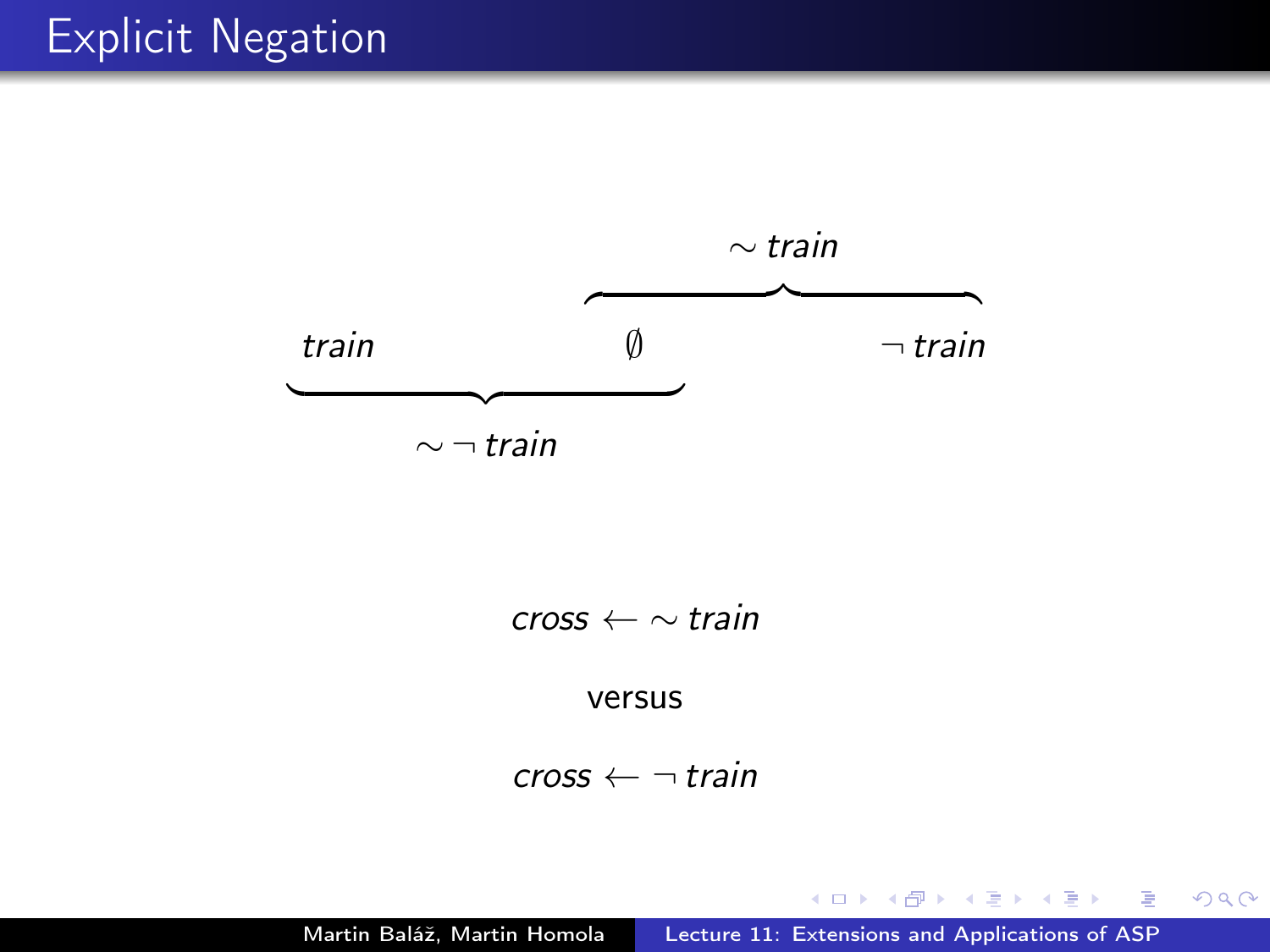## Definition (Literal)

A classical literal is an atom or an atom preceded by classical negation. A default literal is a classical literal preceded by default negation. A literal is either classical or default literal.

## Definition (Extended Logic Program)

An extended logic program is a finite set of rules

$$
L_0 \leftarrow L_1, \ldots, L_m, \sim L_{m+1}, \ldots, \sim L_n
$$

where  $0 \le m \le n$  and each  $L_i$ ,  $0 \le i \le n$ , is a classical literal.

つくい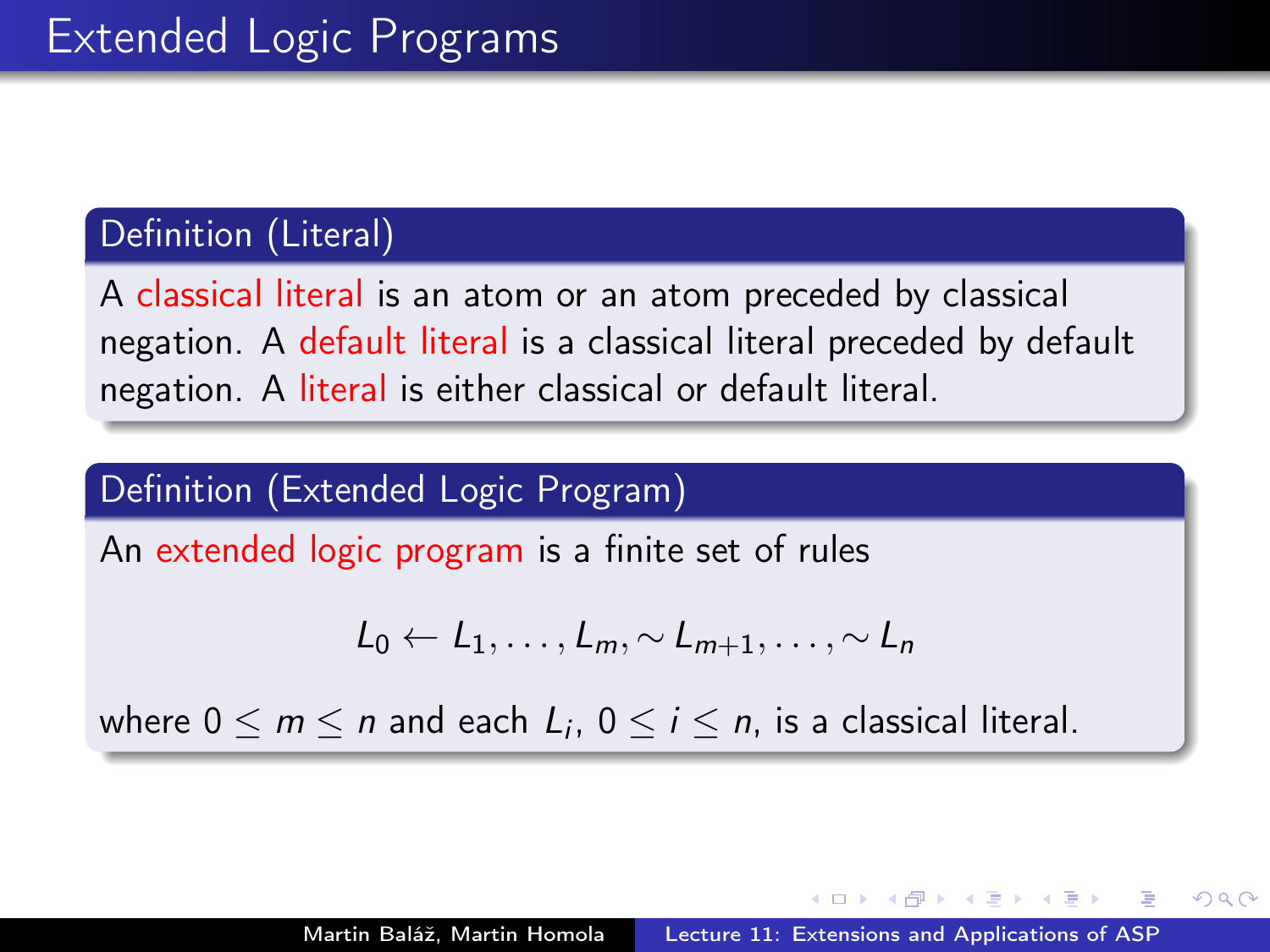#### Definition (Herbrand Interpretation)

An extended Herbrand base is a set of ground classical literals. A set of classical literals is consistent if it does not contain an atom A and its classical negation  $\neg A$ . A Herbrand interpretation is a consistent subset of the extended Herbrand base.

#### Definition (Stable Model)

An interpretation I is a stable model of an extended logic program P iff I is a stable model of the same logic program P with classical literals interpreted as new atoms.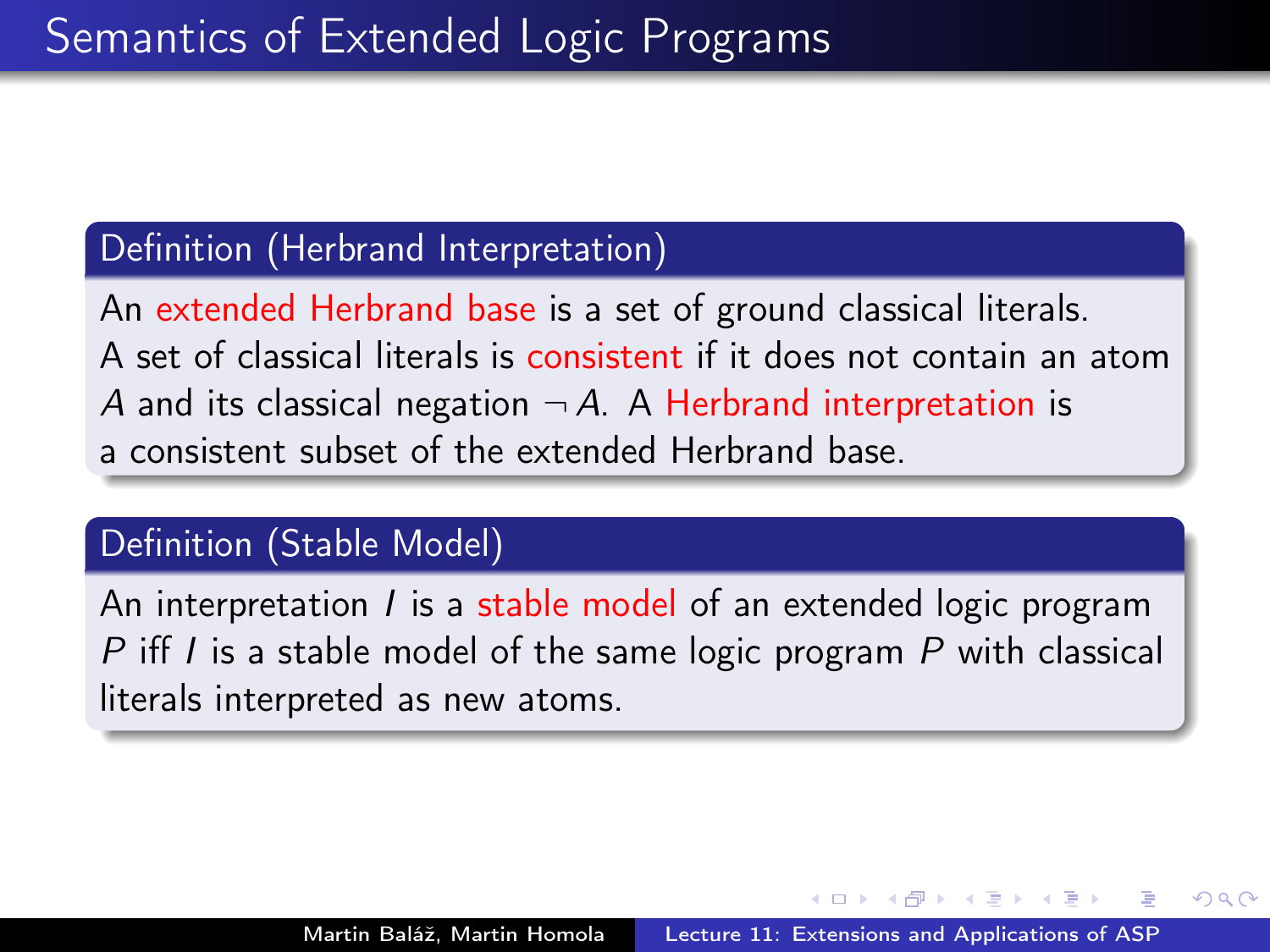### Example

 $disk(d1) \leftarrow$ disk $(d2) \leftarrow$ disk $(d3) \leftarrow$ capacity $(d1, 250) \leftarrow$ capacity( $d2, 500$ )  $\leftarrow$ capacity( $d3, 1000$ )  $\leftarrow$ raid(D) ← disk(D),  $\sim \neg$ raid(D)  $\neg$ raid $(D) \leftarrow$  disk $(D)$ ,  $\sim$  raid $(D)$  $\leftarrow \# \text{sum} \{ C : \text{raid}(D), \text{capacity}(D, C) \} < 1200$ 

4 m k

 $\equiv$ 

┌ ( コ ) → ( コ ) → (コ ) →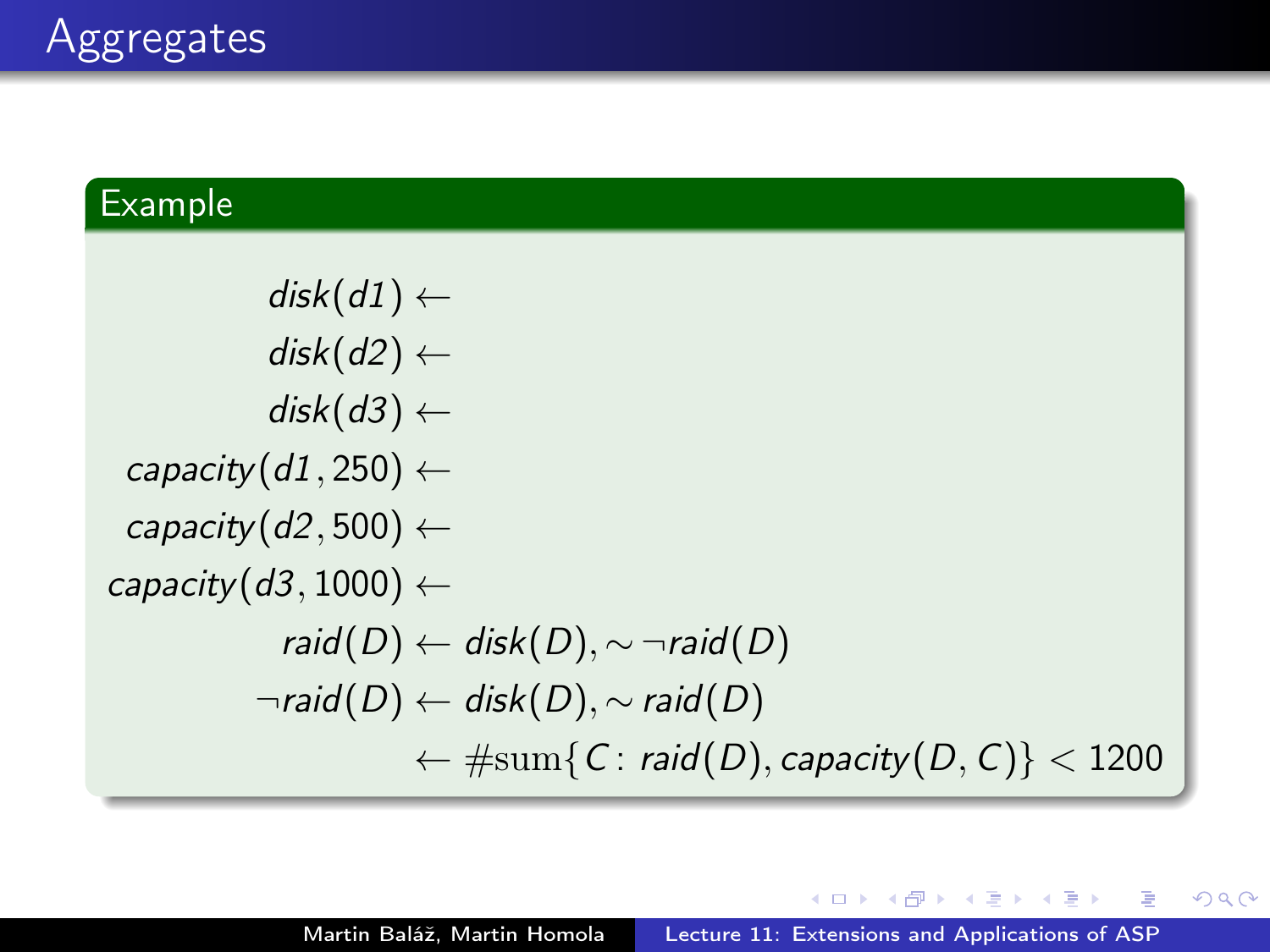An aggregate atom is an expression

$$
Lg \prec_1 f(S) \prec_2 Rg
$$

where

- $Lg$ ,  $Rg$  are terms (left guard, right guard);
- $\bullet \prec_1, \prec_2 \in \{=, <, \leq, >, \geq\};$
- $f \in \{\text{\#count}, \text{\#min}, \text{\#max}, \text{\#sum}, \text{\#times}\}$  is an aggregate function;
- $\bullet$  S is a set of the form  $\{Vars: Conj\}$  where Conj is a set of literals and Vars are variables in Conj

 $\Omega$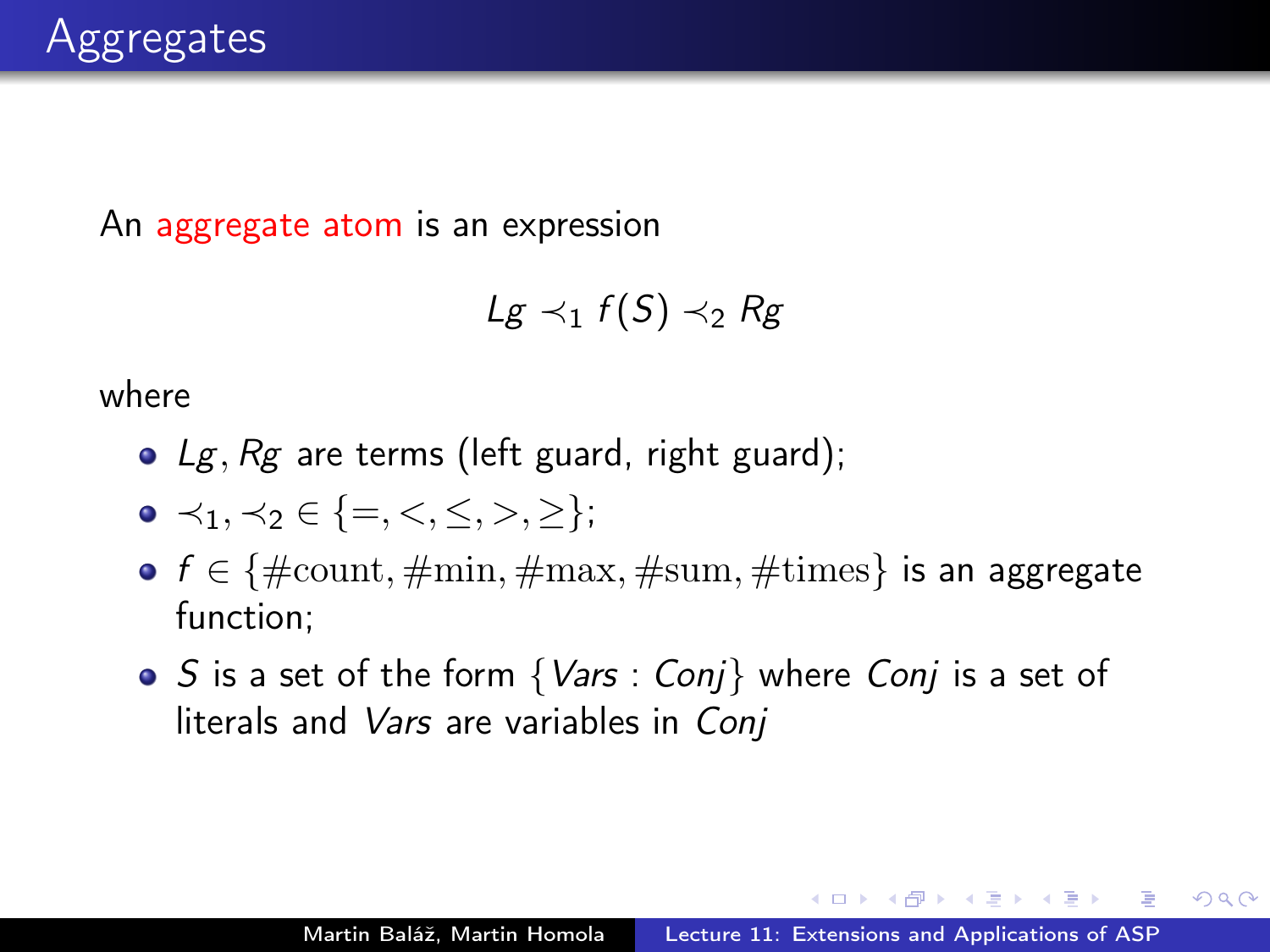**o** domain predicates

$$
d(0) \leftarrow d(1) \leftarrow d(2) \leftarrow
$$

$$
n(1) \leftarrow \dots n(9) \leftarrow
$$

**e** each cell contains or does not contain a number

$$
s(A, B, X, Y, N) \leftarrow d(A), d(B), d(X), d(Y), n(N),
$$
  

$$
\sim \neg s(A, B, X, Y, N)
$$

$$
\neg s(A, B, X, Y, N) \leftarrow d(A), d(B), d(X), d(Y), n(N),
$$
  

$$
\sim s(A, B, X, Y, N)
$$

• if a cell contains a number, it is filled

$$
f(A, B, X, Y) \leftarrow s(A, B, X, Y, N)
$$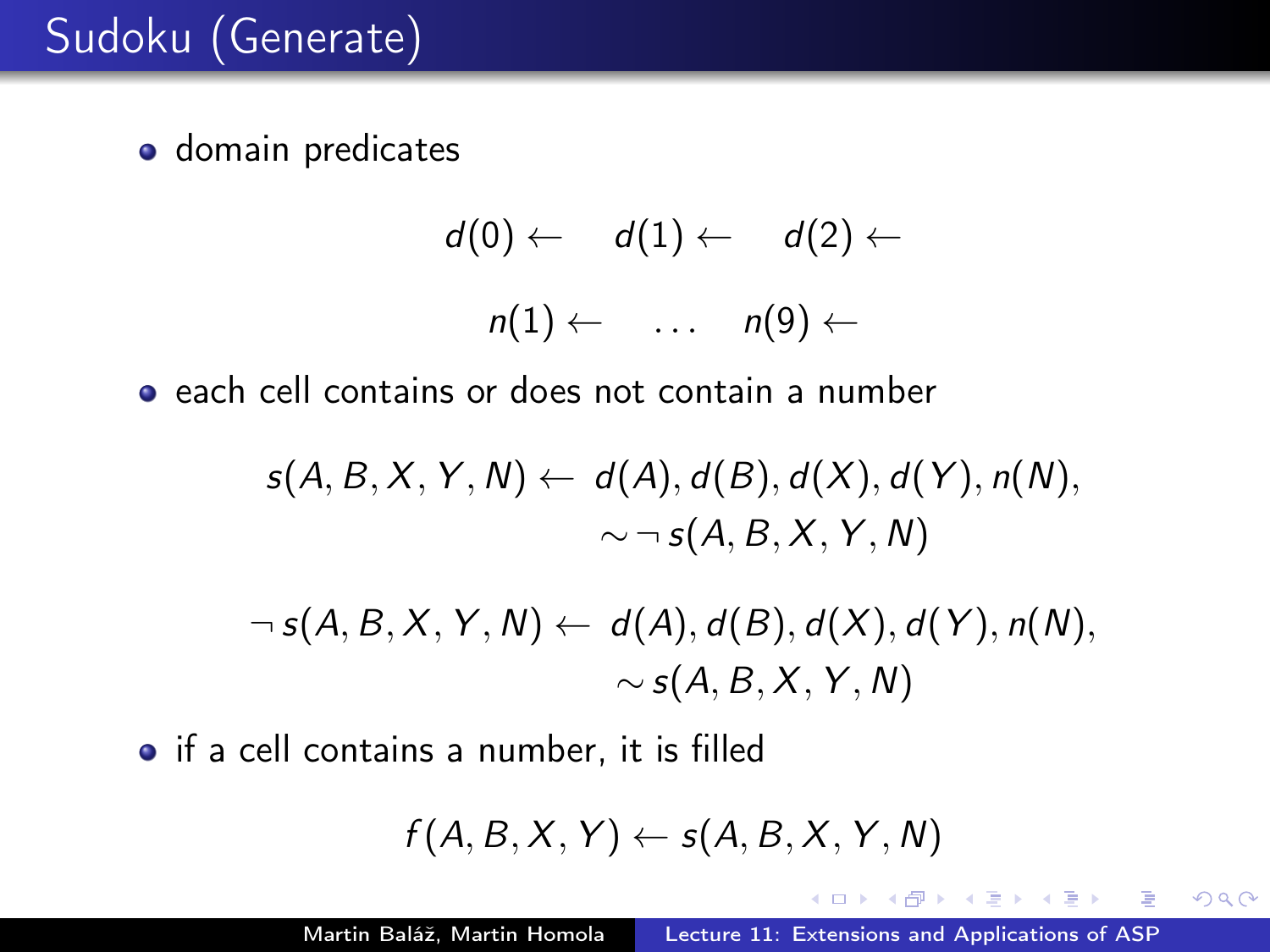• each cell is filled

 $\leftarrow d(A), d(B), d(X), d(Y), \sim f(X, Y, A, B)$ 

• each number appears at most once in each column

 $\leftarrow s(A_1, B, X_1, Y, N), s(A_2, B, X_2, Y, N), (A_1, X_1) < (A_2, X_2)$ 

• each number appears at most once in each row

 $\leftarrow s(A, B_1, X, Y_1, N), s(A, B_2, X, Y_2, N), (B_1, Y_1) < (B_2, Y_2)$ 

• each number appears at most once in each box

 $\leftarrow s(A, B, X_1, Y_1, N), s(A, B, X_2, Y_2, N), (X_1, Y_1) < (X_2, Y_2)$ 

イロメ マ海 レマモ レマモメー モ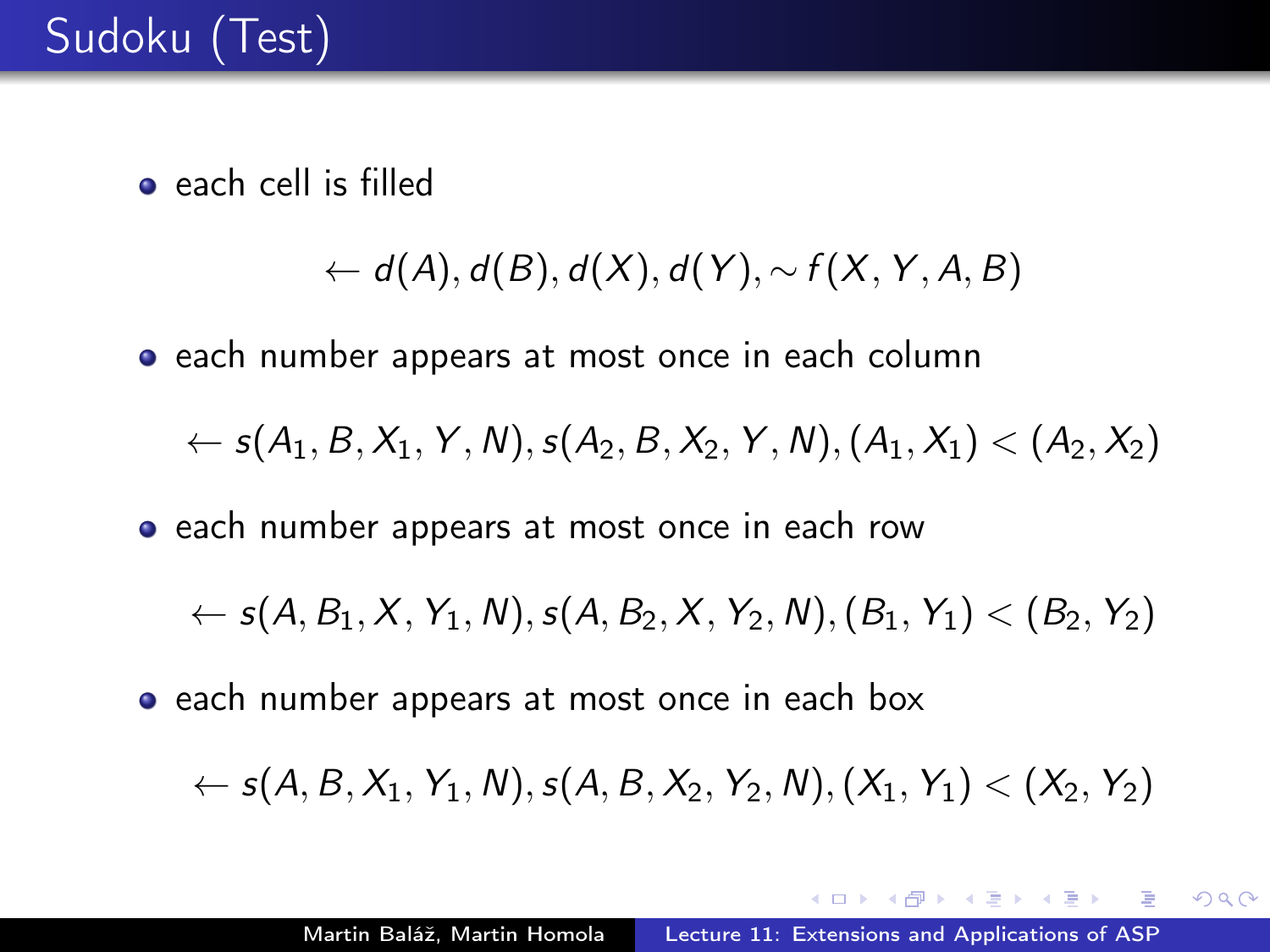# Reaction Control System (RCS) of the Space Shuttle

- RCS is controlled by computer during takeoff and landing
- In orbit, however, astronauts have the primary control
- For normal situations there are pre-scripted plans to achieve certain goals
- The number of possible failures is too large to pre-plan all exceptional situations
- An intelligent system to verify and generate plans would be helpful

Nogueira, M. et al. An A-Prolog Decision Support System for the Space Shuttle. In Practical Aspects of Declarative Languages (pp. 169–183). Springer Berlin Heidelberg.

 $AB = 2B + 2B + 2B$